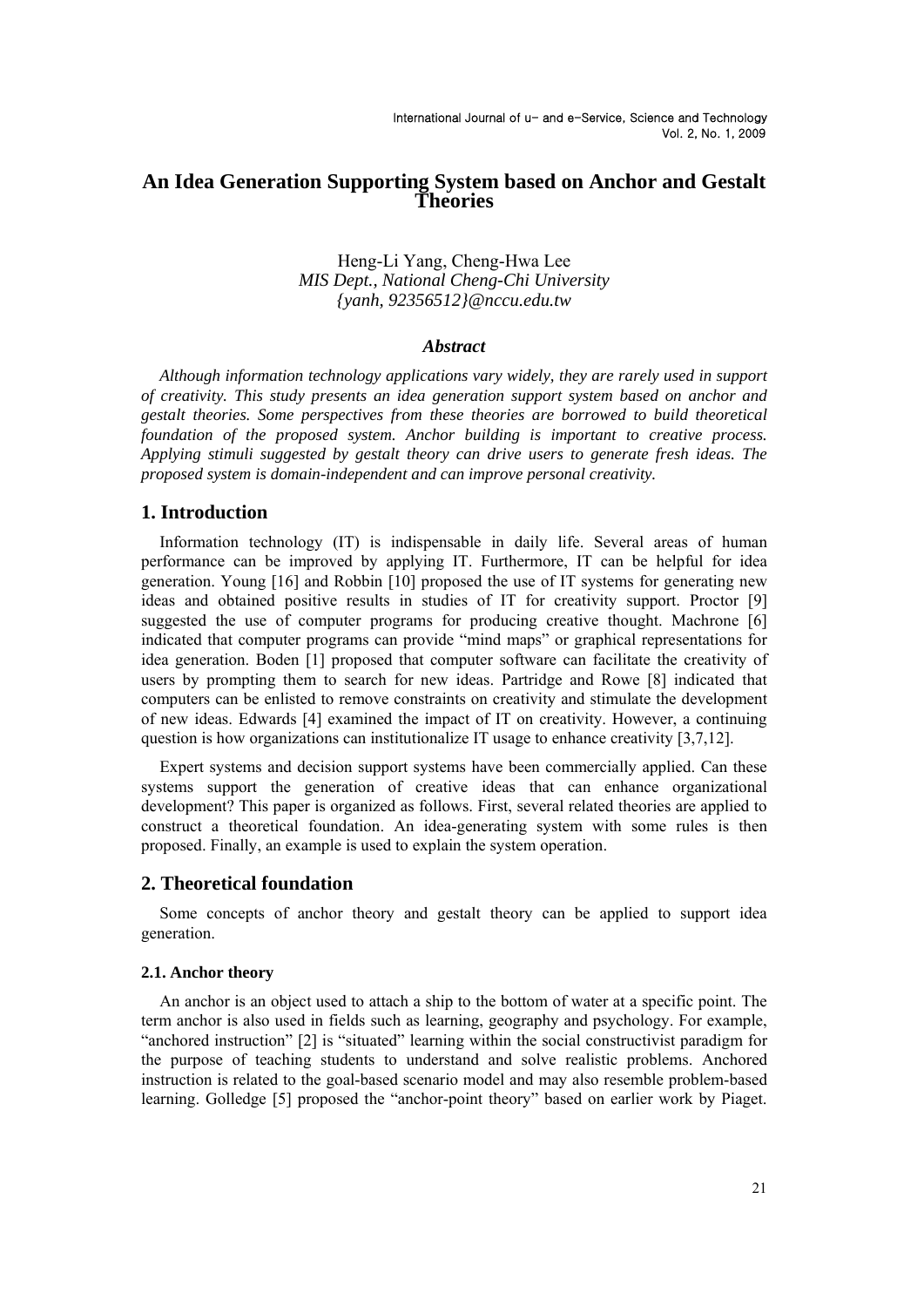Golledge suggested that landmarks can help users overcome egocentric perspectives. Some landmarks are assumed to be required to anchor. The anchor in spatial learning is a critical role for assisting users in building ground for further links.

Similarly, this study applies the concept of anchor points to aid idea generation during the creative process. The anchors of the proposed system are represented by keywords. In an early stage, an initial anchor would be given to a user to establish a starting point and focus the inquiry. Human-machine interactions can then extend user ideas around the anchor. Additionally, the system can provide additional anchors at the appropriate time.

#### **2.2. Gestalt theory**

Gestalt psychology is a theory of mind and brain, proposes that the operational principle of the brain is holistic, parallel and analog with self-organizing tendencies. It emphasizes higherorder cognitive processes in the midst of behaviorism [14]. Gestalt theory applies to all aspects of human learning, although it applies most directly to perception and problemsolving. Wertheimer [15] proposed two modes of human thinking: productive and reproductive. Productive thinking solves a problems through insight; reproductive thinking solves problems by referring to previous experience and what is already known.

This study applies some rules of idea-generation techniques which facilitate productive or reproductive thinking of gestalt theory. These rules can initialize something new and break old rules.

### **2.3. Idea-generation approaches**

Idea-generation approaches can prompt certain cognitive activities in users. Such techniques reflect beliefs derived from personal experience, popular assumptions, or scientific research. These techniques can mentally discharge, stimulate people to respond, or foster idea generation. VanGundy [13] discussed 105 techniques for structured problem solving. Smith [11] later reported the analytical results of 172 idea-generation methods, which were classified into fifteen categories, such as analytical, search, imagination-based and habitbreaking strategies.

This work presents a "Challenge" rule to stimulate users with habit-breaking strategies via the following three approaches: perspective change, assumptions challenge and negation. Perspective change encourages users to consider problems from different agent perspectives. An assumptions challenge drives users to question beliefs associated with a problem. Negation applies counter-assumptions to problem-relevant beliefs. Another rule proposed in this work is "Jump", including the "fantasy" technique, which is an imagination-based strategy for encouraging users to conceive of states in which the constraints of reality do not apply. These two rules are applied to implement the concept of gestalt theory.

Besides "Challenge" and "Jump", this study also implements a "Systematization" rule based on analytical and search strategies. This rule includes several techniques: decomposition, translation, association, and analogy. Decomposition reduces wholes into parts and attributes. Translation converts one kind of thing into another. Association follows associative links among ideas based on a knowledge base. Analogy is the strategy of solving problems by identifying and comparing similar problems and solutions.

# **3. System Architecture**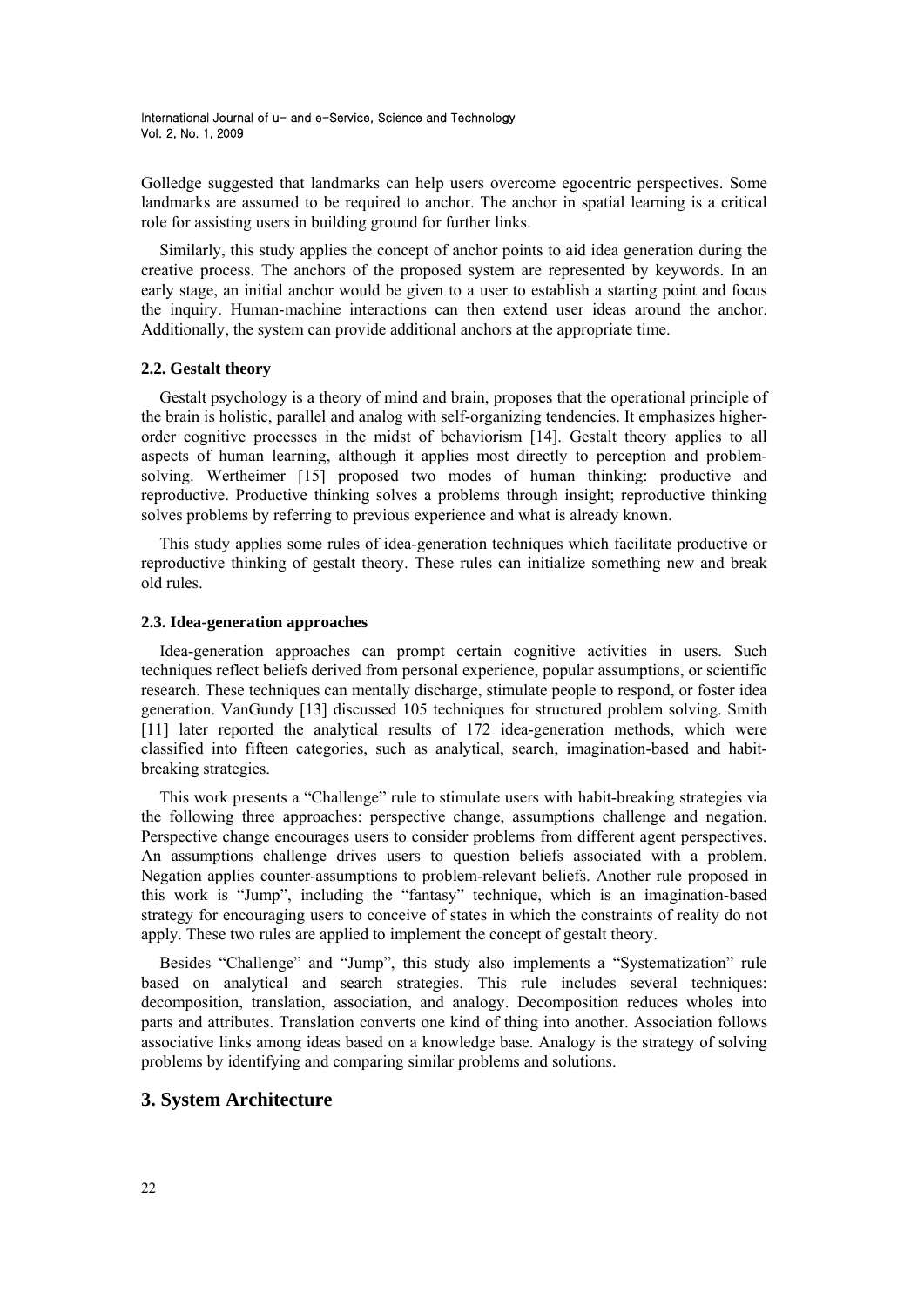Fig. 1 shows the proposed system architecture for idea generation, which is divided into two layers: the database layer and the system layer. According to the stimulus-response model of behaviorism, a stimulus encourages response. Therefore, in proposed architecture, some stimuli are given through human-machine interactions to encourage subjects to expand their thinking.

The following scenario illustrates the function of the proposed system. Assume the problem is website development. The following issues must be addressed: the type of website; the services provided; the necessary techniques and tools; the revenue model; the service fee. The proposed system would provide stimuli to assist users in solving the problem.



Figure 1. Proposed system architecture

### **3.1 Database Layer**

The database layer includes an ontological base for storing domain knowledge (ODB), a rule base (RB) with pre-defined rules for providing stimuli, a problem template (PT) for storing the models related to specific problems, and mind-map data consisting of user's mind maps and thinking tracks while generating ideas. The ODB and PT are independent of the specific domain. Users can switch between domains as necessary.



Figure 2. PT

The ODB and PT are essential and necessary to support user idea generation. The ontology structure of the ODB includes three elements: concepts, attributes and relations. The relations between concepts can be classified as independent, intersection and inheritance. This example includes role ontology, service ontology, revenue ontology and channel ontology. The PT stores models related to specific problems. The entity-relationship diagram can be used as a template for describing the platform of interest. In this scenario, the main considerations are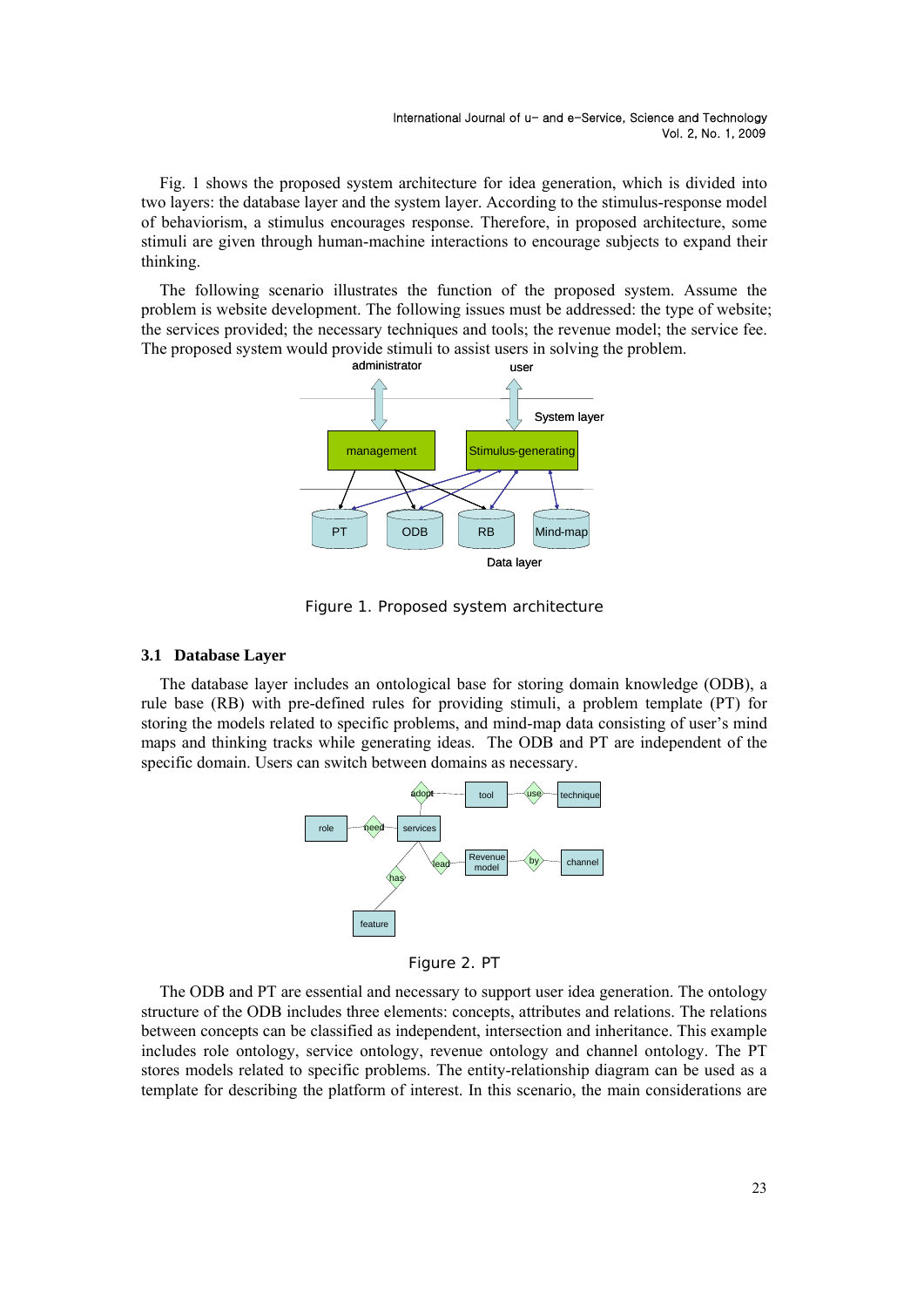who (what role) needs services, what services are provided, what tools or techniques are adopted, what revenue is available and what channel is used (Fig. 2).

A mind map is a diagram of words, ideas, tasks, or other items linked to and arranged around a central key-word or idea. A mind map can be used to generate, visualize, structure and classify ideas and can provide an aid for studying, organizing, problem solving, decision making and writing.

The RB stores pre-defined rules for giving stimuli. The rules are "Challenge", "Jump" and "Systematization". To implement these rules, this study adopts several idea-generation techniques such as assumptions challenge, negation, perspective change, fantasy, decomposition, translation, association and analogy. These techniques are used to provide the user with appropriate stimuli related to the problem. The available rules and approaches are illustrated here.

Three approaches assumptions challenge, negation and perspective change are implemented for the rule "Challenge". Assumptions challenge questions the beliefs of users. For example, users would generally consider service fees when planning web operations. However, the system might ask whether services could be offered free to users. Negation provides the opposite idea to users. For example, the system might ask a user focusing on male web visitors whether female visitors should be considered. Perspective change is the modifying of background of problems. For example, regarding a service (e.g., GPS tool) originally provided for mobile users, the system might ask whether it could be made available to stationary users.

Fantasy is a "Jump" rule. In some cases, imagination is very useful. This technique provides some unthinkable stimuli. For example, web users are usually assumedly as human, but the system might ask if users could be animals. Another example might be to consider paying users to request services since most websites charge.

Four techniques decomposition, translation, association and analogy are implemented for the rule "Systematization". Decomposition reduces wholes into parts and attributes. When considering the roles of web users, the system requests users to describe the attributes of their roles, such as gender, age, identity, etc. Translation converts one thing into another. For example, cash might be converted to credit charge. The system might suggest VISA instead of cash. Analogy is the search for ones similar to parts of the problem situation.

### **3.2 System Layer**

The system layer includes two modules. The first is the management module, which includes ODB management, PT management and RB management. The OBD stores domain knowledge with ontology. Thus ODB management allows read, insert, delete and update domain knowledge. Some models with specific problems are stored in PT. The PT management also provides a channel for maintaining problem templates. If new rules must be implemented by idea-generation techniques, RB could be modified by RB management. The second module, stimulus-generating module, is the core module for generating stimuli to assist users in thinking about a specific problem. This module has two parts: stimulusgeneration and mind-map access. Stimulus-generation is responsible for giving users appropriate stimuli according to RB. The functions of mind-map access are modifying and tracking user' mind maps.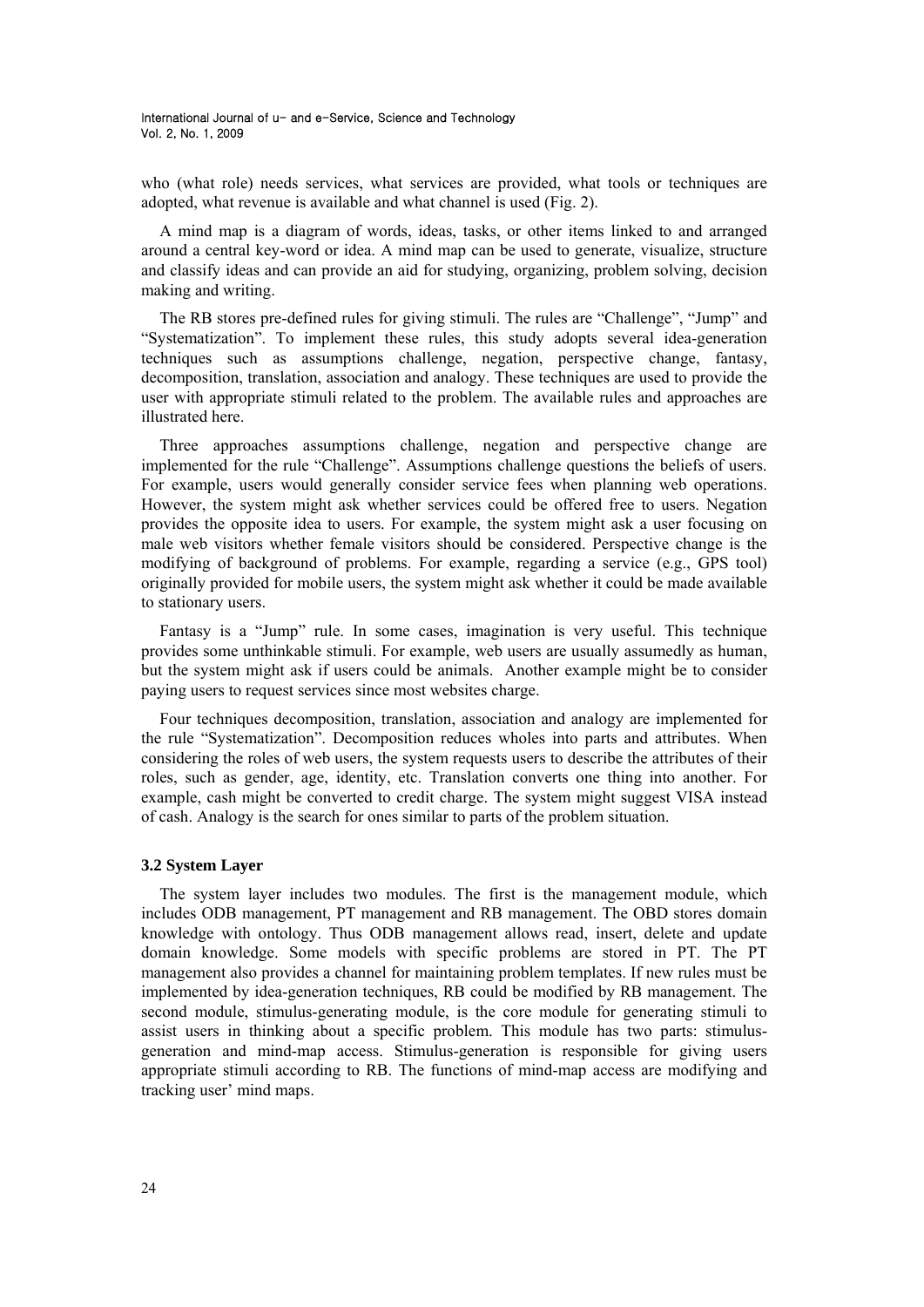Fig. 3 shows the SGA (Stimulus Given Algorithm) in stimulus-generation.

**{Step 1: System initializes a question from PT to user.** 

**Step 2: User chooses one or some answers through interface.** 

**Step 3: System generates questions based on RB, ODB and user's choices to user.** 

**Step 4: Build user's mind map.** 

**Step 5: Repeat Step 3 to Step 4 until model constrains are satisfied.** 

**Step 6: End }**

#### Figure 3. SGA Algorithm

The procedure for the above is as follows. According to anchor theory, the system chooses a starting point as an anchor. For example, the first question could be derived from the "role" in PT. By doing so, it could be selected as an anchor point to start the idea generation process. The anchor point could be chosen differently. The system provides multiple functions for selecting initial points, such as pre-defined or random settings. The stimulus generation module attempts to stimulate the user according to his (her) former answers, ODB, and RB. The stimuli (questions) are produced by the Challenge, Jump, or Systematization rules in RB. During the user interaction process, the system adopts a three-stage selection strategy for providing stimuli. At the early phase of idea-generation, the most important task is building an anchor. The major portion of stimuli is Systematization. Some parts of Challenge type are also used. After an anchor is built, the Challenge and Systematization roles are exchanged. Challenge becomes the primary strategy, and Systematization becomes secondary. When a new anchor is needed, the Jump rule is applied.

The system repeats steps 3 and 4 until the model constraints are satisfied. Each run generates additional questions using the above mentioned techniques, such as assumptions challenge, negation, perspective change, fantasy, decomposition, translation, association, and analogy. The entire procedure requires continuous interaction between user and system. The system continuously provides the user with brainstorming stimuli to inspire creative thinking. The model constraint(s) are derived from PT. For example, the system could force users to review and reconsider all elements of the model. Besides the scenario described here, different constraints can be used for different problems.

# **4. Illustrative Scenario**

A possible scenario is given here for illustrative purposes. Assume a planner α initializes a new web construction program. The proposed system could be helpful for conceptualizing the program before writing the actual website proposal. Before using the system, the PT and ODB of the system should be well-defined. A template for website construction is included in the PT. Some ontologies, such as role, service, tool, channel, etc, are also stored in the ODB.

Firstly, the system randomly selects an entity "service" from the template as the starting point. According to service ontology, the system asks  $\alpha$  to consider the kind of service he wants to provide, and  $\alpha$  chooses "communication". The system then asks what communication method (real-time or delay) is needed. The reply is "real-time". The system continues to interact with the user with questions related to this anchor point until most aspects of the situation are clarified.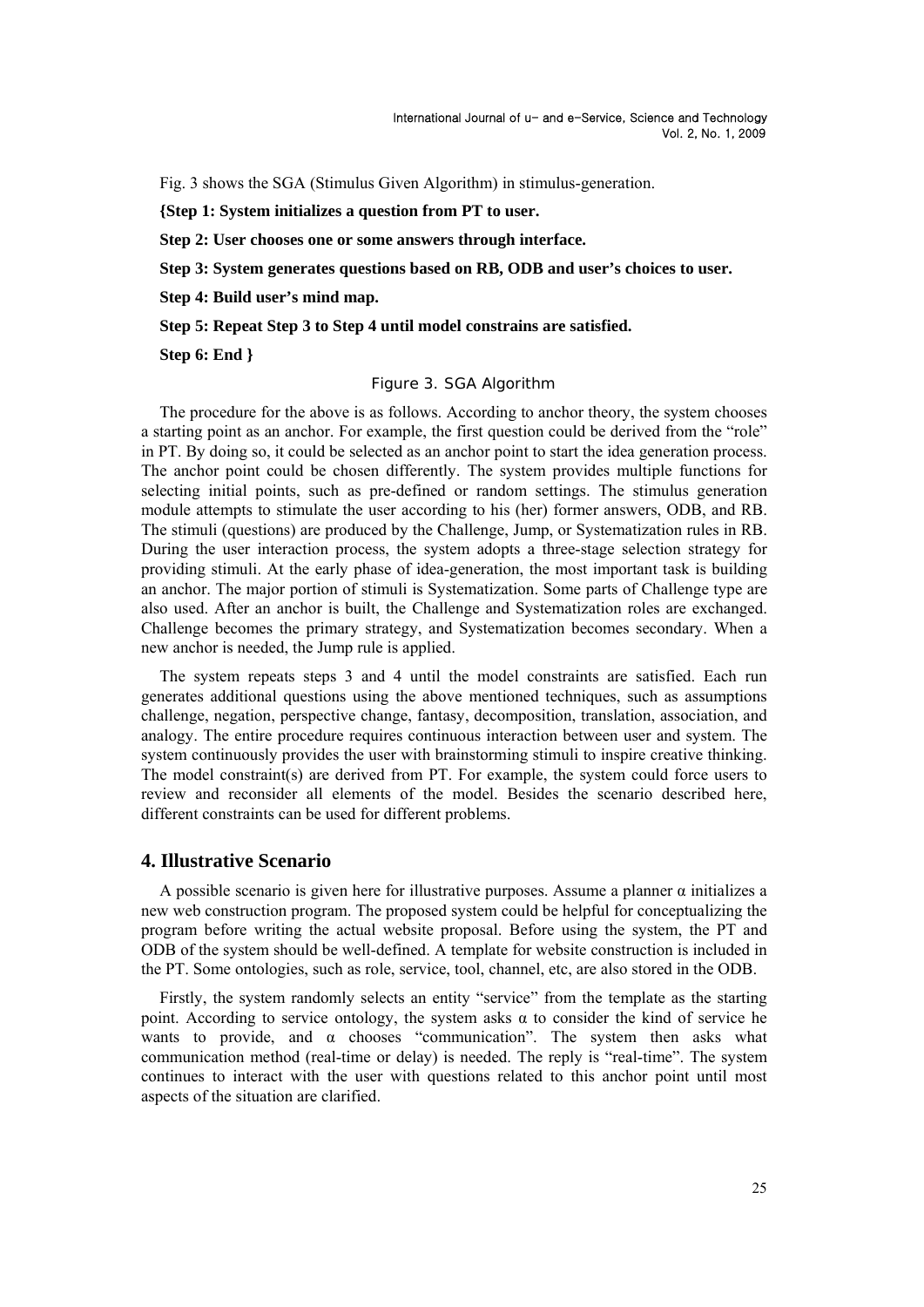After an anchor is grounded in early phase, the system would provide other stimuli mainly by applying the Challenge rule. The system would question the user about delay type. Assuming the user does not change the delay type, the system would suggest "2-way" instead of "1-way". The user might then adopt this new idea and develop something new. By interacting with the system using Challenge rule,  $\alpha$  can methodically clarify each aspect of the service. The system then guides the user to transfer to a new entity role, in which more stimuli are given and more ideas are produced.

The system also suggests that the user consider other possibilities such as not charging for a service or perhaps providing a service for animals. The purpose of such questions is to prompt the user to brainstorm new ideas. After all entities in the template are discussed,  $\alpha$ should have clear picture about the proposal.

### **5. Discussion and Conclusions**

This work presents a novel system architecture for idea-generation. According to stimulusresponse theory from behavioral psychology, appropriate stimuli can lead user to generate new ideas. Thus, the system interacts with users by dialogue and records their mind maps. The process of generating ideas follows a three-stage selection model based on anchor theory. In the early phase the key task is building an anchor with high Systematization and low Challenge. After an anchor is built, the status of Challenge and Systematization are exchanged and the Jump rule becomes important. The Challenge and Jump rules borrow from the gestalt theory and techniques such as assumptions challenge, fantasy, etc. The PT is used to model the problem, and the ODB is essential material for providing stimuli. The proposed system is independent of a specific domain. The PT and ODB content could be replaced with different domains.

This study makes three contributions to the field. First, a system architecture for ideageneration is proposed according to the stimulus-response model of behaviorism, anchor theory and gestalt theory. Second, the system is domain-independent, and the PT and ODB content are replaceable. Third, the proposed rules are realized by applying several techniques.

Future works may examine additional stimuli-generating rules or techniques and other selection strategies for building anchors, etc. In this study, the three-stage selection model adopted from anchor theory is the key process. However, the creative process of idea generation is still unclear. Applying other theories or perspectives may yield new rules and selection algorithms.

### **6. References**

[1] M.A. Boden, "Agents and Creativity", Communications of the ACM, 37(7), 1994, pp. 117-121.

[2] Bransford, J., R. Sherwood, T. Hasselbring, C. Kinzer, and S. Williams, Anchored Instruction: Why We Need It and How Technology Can Help. In Nix, D. & Spiro, R. (Eds.). Cognition, Education, & Multimedia: Exploring Ideas in High Technology, Lawrence Erlbaum Associates, Hillsdale, NJ, 1990.

[3] T. Dewett, "Understanding the Relationship between Information Technology and Creativity in Organizations", Creativity Research Journal, 15(2 & 3), 2003, pp. 167–182.

[4] S.M. Edwards, "The Technology Paradox: Efficiency Versus Creativity", Creativity Research Journal, 13(2), 2001, pp. 221–228.

[5] R.G. Golledge, "An Anchor Point Theory of the Acquisition of Spatial Knowledge and Some Empirical Observations", The Annual Meeting of the Association of American Geographers, 1984.

[6] B. Machrone, "Computers and Creativity", PC Magazine, 13, 1994, pp. 87-89.